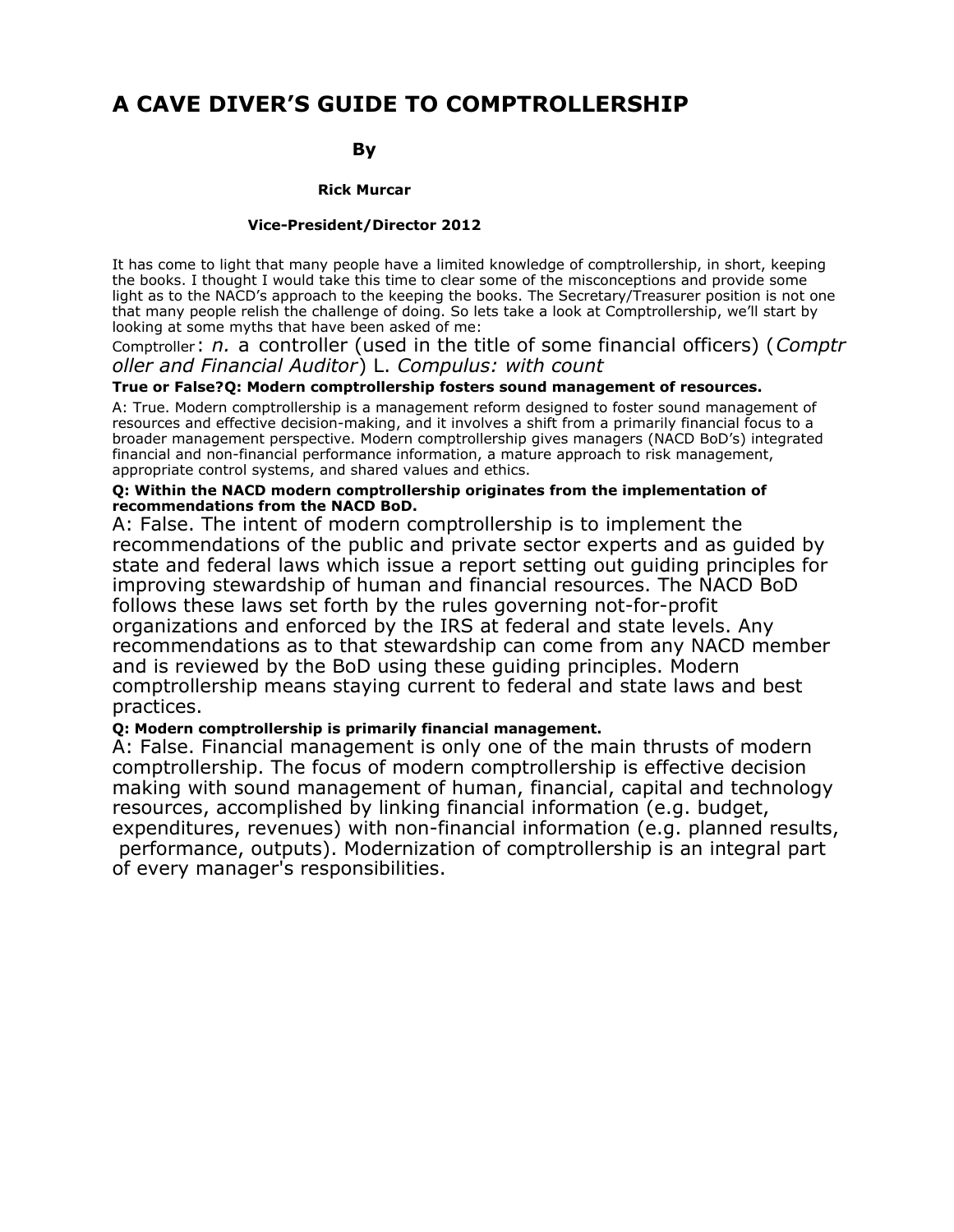**Q: Did The National Association for Cave Diving (NACD) conduct Comptrollership Checks to find out how the NACD's current practices compare with modern comptrollership best practices? This exercise produced valuable information for improvements The NACD could make.** 

A: True. NACD had two main reasons for conducting Comptrollership Checks. First, it was an opportunity to find out how current NACD practices compare with modern comptrollership best practices and to make corrections were needed; second, it produced information required for setting improvement priorities and for establishing a baseline for progress measurement.

# **Q: Are members' views important to modern comptrollership and do they contribute as a management asset.**

A: YES, True. Modern comptrollership is a management tool. NACD Members input often provides qualified feedback and directional focus from which the NACD BoD can further best comptrollership practices. Modernizing comptrollership means shifting from a primarily financial focus to a broader management perspective. Managers' opinions and perceptions are important indicators of ways to make this shift successfully. The financial and asset holdings of the NACD belong to its members, your views are important.

**Modern Comptrollership, History of Modern Comptrollership** 

As stated above modern comptrollership consists of sound management of resources and effective decision-making. It involves a shift in emphasis from a primarily financial focus to results and values while observing federal and state laws.

# Modern comptrollership aims to provide the NACD BoD's with the following:

- Integrated financial and program information;
- A mature approach to risk management;
- Appropriate control systems: and
- Shared values and ethics.

**Elements of Modern Comptrollership** 

The following elements of modern comptrollership will be further explained as follows:

- Leadership:
- Motivated people;
- Shared values and ethics;
- Integrated performance information;
- Mature risk management;
- Rigorous stewardship; and
- Clear accountability.

**Leadership**The Commitment to Modern Comptrollership focuses on the following:

- "Walking the talk";
- Smart planning;
- Clear priorities; and
- Communication and tone from managers.

*Walking the Talk* When NACD's current BoD undertook a Comptrollership Check; one point raised was that the BoD must demonstrate more clearly their commitment to modern comptrollership. We all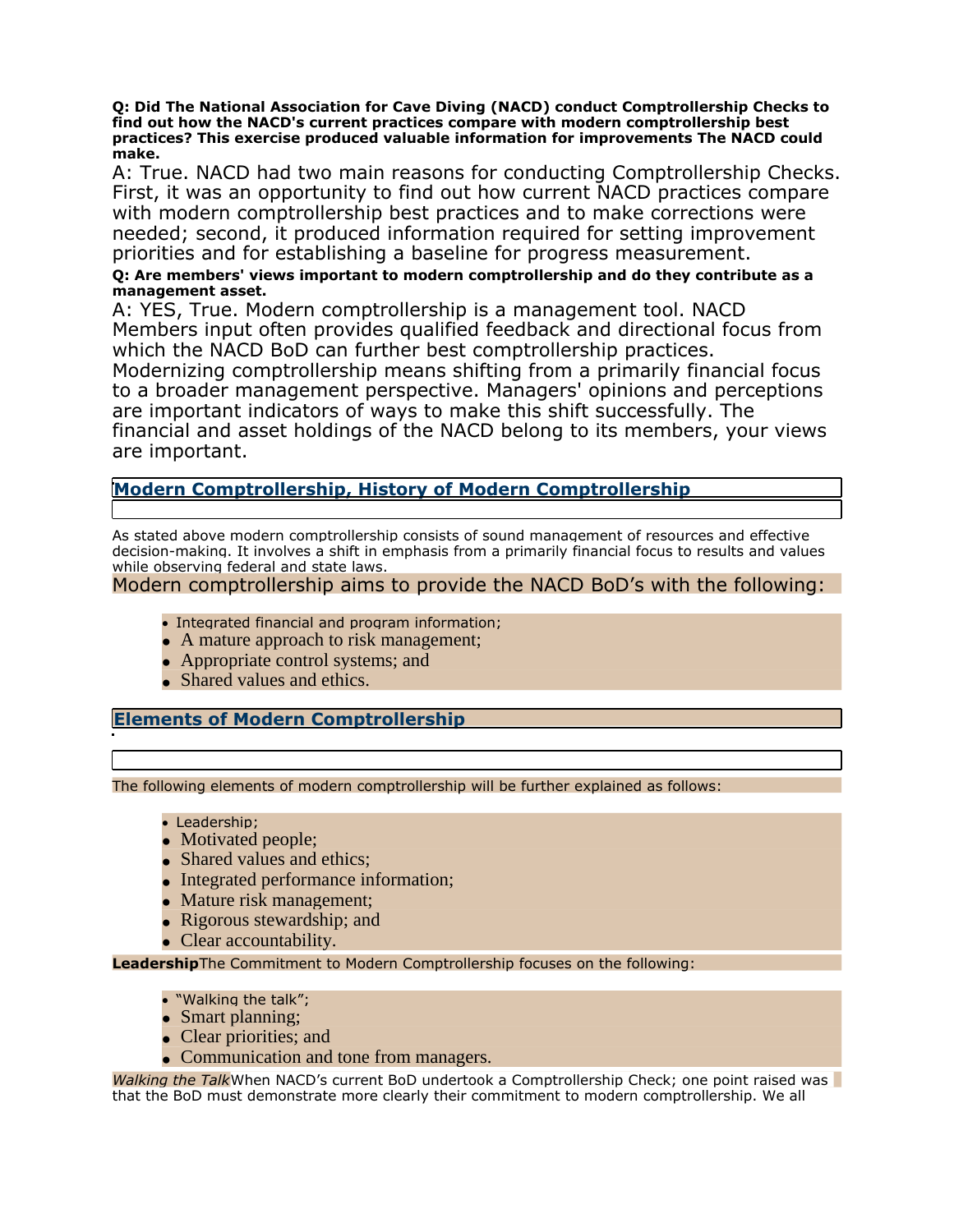learn from others' examples, and members look to the NACD BoD's to see how things should be done.

**Smart Planning** NACD members want to understand where we are going and how we intend to get there. This is the purpose of smart planning. To ensure the Smart Plan, is successful the BoD's need to work with members to help them understand it, so that they can commit to its achievement.

*Clear Priorities* NACD's Smart Plan is very broad, but all of the goals and objectives cannot be met within a finite resource base, so priorities must be set. Otherwise, the BoD, NACD employee(s) and volunteer members become over-tasked. The result will be burnout and absenteeism, or BoD's, employees and volunteers as demonstrated in the past will simply leave the NACD.

*Communication and Tone From NACD Members*Communication implies a two-way flow and understanding. Effective communication is essential to obtaining commitment to a common goal. What is equally important is the tone used during this communication; tone can impart a sense of urgency, personal commitment or excitement or, just as easily, a lack of those things? In other words, it is just as important to consider *how* to communicate as *what* to communicate.

## **Motivated People**

**People, Members are our most important asset!** The focus of this aspect of modern comptrollership is the following:

- Recruiting, training and retention;
- A work environment based on trust and openness; and
- Rewards and recognition related to values.

How do we recruit the "best and the brightest"? After spending considerable time training our people, how do we retain them?

To meet these challenges, we must be a "workplace of choice" but using a volunteer base. A "workplace of choice" means a place where people want to come to work, to volunteer, to participate.

To achieve this, people need to be motivated. They have to be able to do the following:

Grow and learn;

• Make contributions that are recognized and valued;

 Work in an environment of openness and trust based on shared values and ethical management; and

• Maintain a balance between personal and work life.

We as the NACD BoD ask simply that people have an understanding of:

• Dedication to the cause for the betterment of the NACD and the Global Cave Diving community;

• Commitment to the NACD to the fulfill its goals as an agency; and

Sustainment to hang in there when the going gets tuff and to see things through.

**Shared Values and Ethics**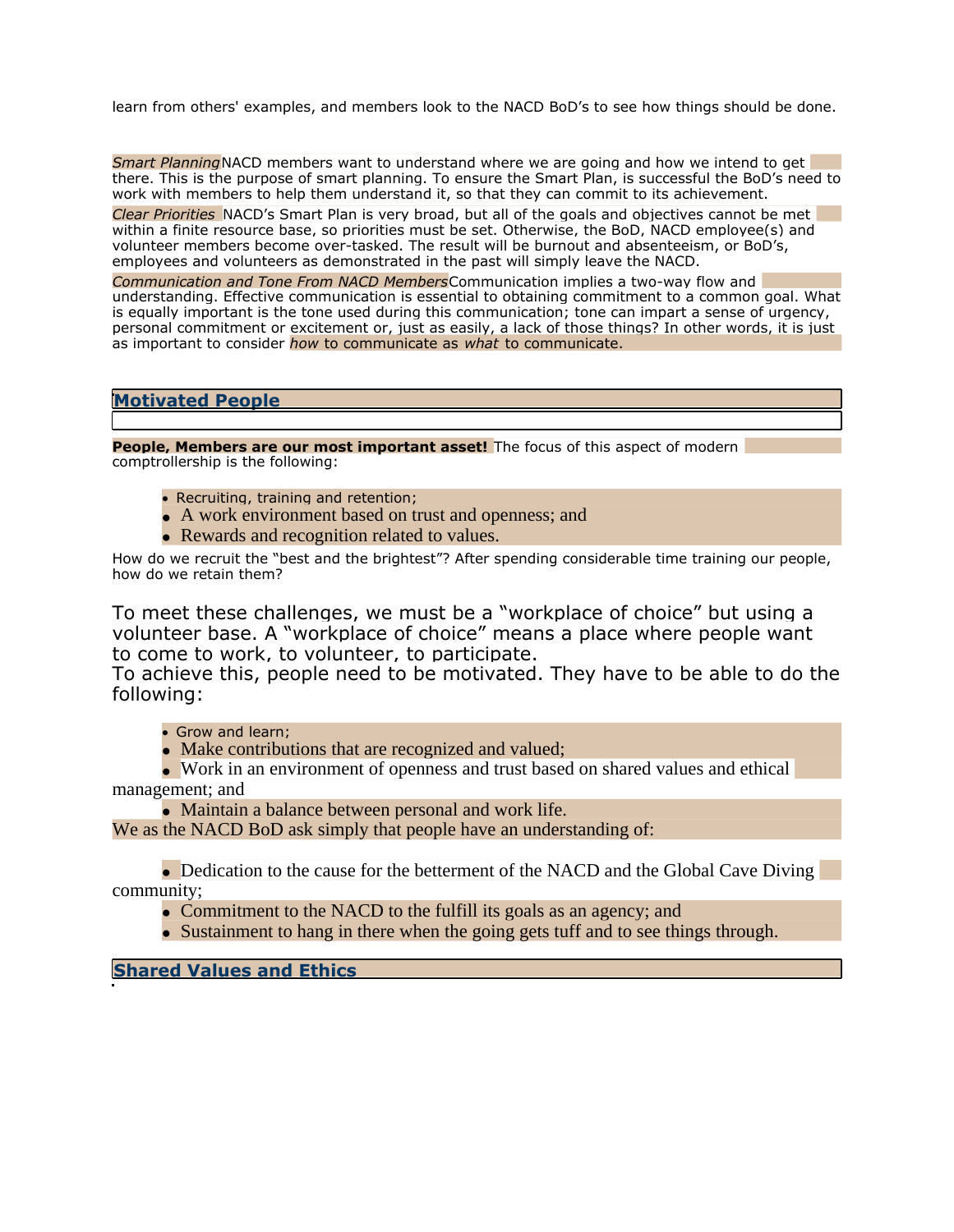Shared values and ethics can be a substitute for controls. NACD Ethics policies focuses on obligations, specifically the following:

- Integrity:
- Lovalty:
- Courage;
- Fairness:
- Honesty: and
- Responsibility.

In the past, control was exercised primarily through systems and procedures. As we have moved to greater empowerment as an agency and as our business has become more complex, this type of external control became unworkable.

It is virtually impossible to control everything in every situation using systems. Instead of externally imposed control, we now rely more on internal, personal controls based on shared values and ethics. Values and ethics are concerned with two things:

- What is right and wrong; and
- Issues of conscience.

The NACD Ethics Policy builds on this to take into account the special obligations of NACD BoD, employee(s) and members. It provides objective, ethical standards for interaction between members, employee(s) and BoD and with external organizations.

The NACD Ethics Policy comprises three fundamental principles:

- Respect the dignity of all persons;
- Respect lawful authority; and
- Serve the NACD before self.

**Integrated Performance Information** 

Integrated performance information involves collecting, analyzing, evaluating and communicating information about an organization's resources, performance and results.

There are several reasons why an organization needs quality information that links financial and program results.

 Limited resources require managers to focus on those activities that are critical to the effective delivery of their part of the *Smart Plan* these key activities should be reflected in business plans in support of higher-level goals.

• Meaningful performance measures are needed for these activities, to provide oversight to their eventual achievement.

Integrated performance information is essential to ensure accountability across the full range of managers' responsibilities: To the NACD this translates into educational, safety, exploration and conservational programs, stewardship of resources, managing

membership and providing a *workplace of choice*, and improving all areas of NACD management. • In many instances, this same information can be used for organizational accountability

through reporting of performance through annual seminars and the *NACD Journal* to the membership.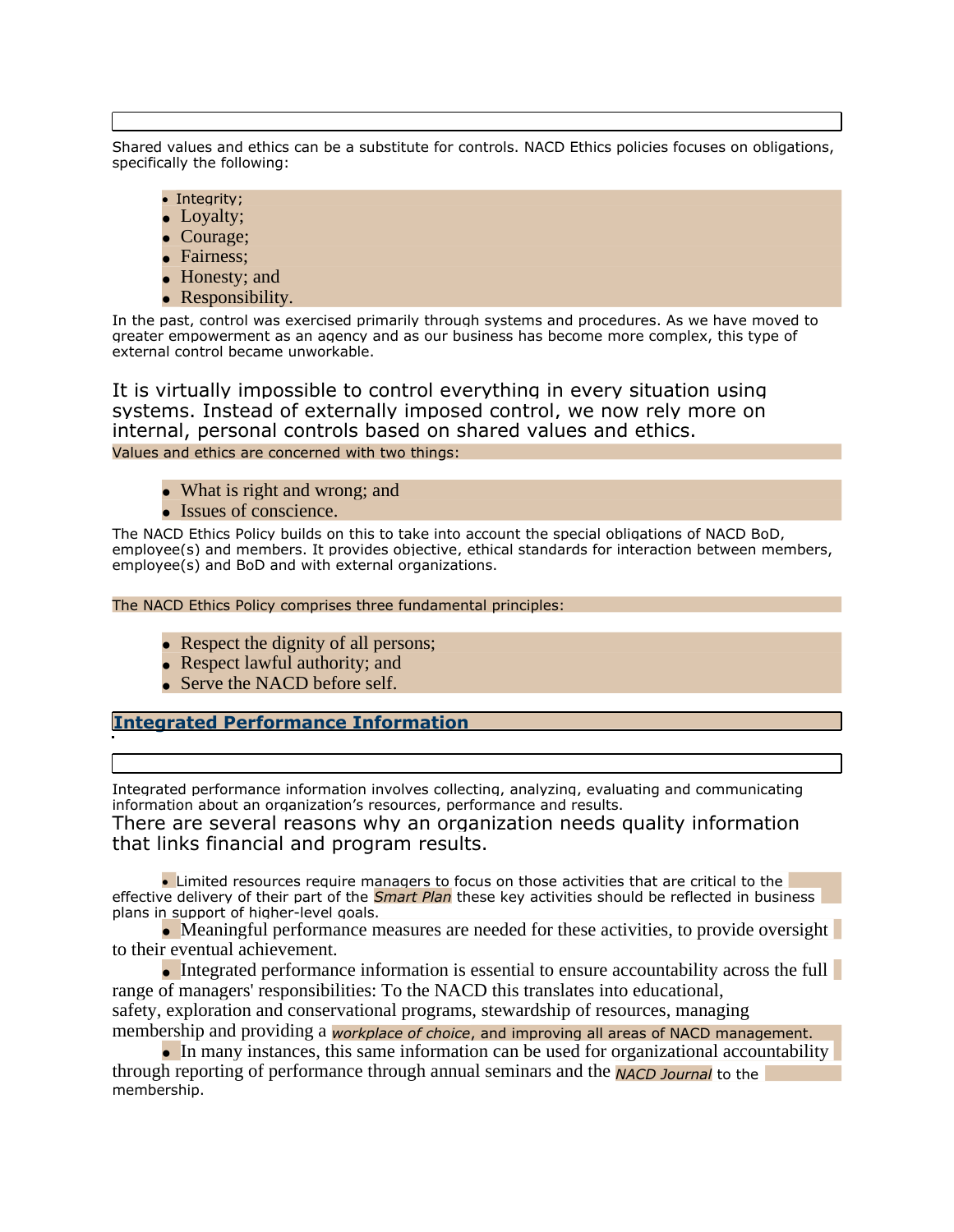## **Mature Risk Management**

What does *risk* mean? Risk is the recognition of future uncertainty, the inability to know what the future will bring in response to a given action today.

Mature risk management involves identifying and planning for those risks, as well as responding appropriately when things go wrong.

The NACD BoD's has been identifying and managing risks for some time, especially with respect to capital acquisition projects like a Cave. The NACD BoD's have developed a simple but comprehensive approach to help strengthen their ability to make day-to-day risk management decisions.

We are conducting self audits of all resources and assets, financial and otherwise;

 We are communicating using every means possible to keep abreast of current trends affecting the NACD and the Cave Diving Community;

• Through our increased emphasis on modern comptrollership, we are making people more aware of risks and how to manage them;

 Controls are another aspect of risk management, and they should be appropriate to the level of risk. For example, We monitor Financial files and payments to ensure the NACD is not paying duplicate, incorrect or fraudulent invoices;

• Sound risk management allows for greater delegation. For example, we have moved to much greater use of acquisition cards. These have a preset limit but account for more than 70% a year in purchases.

Sound risk management also supports greater transparency and openness, which is important to the NACD membership and the BoD's.

# **Rigorous Stewardship**

The NACD has several key control systems to ensure stewardship of resources, including the following.

• Financial Managerial Accounting System such as QuickBooks: This is the financial system used for paying the bills.

• Regular Stock Checks This is used for determining the need in procuring materiel such as student manuals, certification envelopes and the many NACD products.

The NACD has no specialists who perform these functions; we use volunteers and currently one paid employee. Since it is unreasonable for the NACD BoD's as volunteers to be experts in all of them, it is incumbent on the membership represented by the NACD BoD's to use whatever support available to ensure proper stewardship of the resources for which you have entrusted the BoD and they are responsible. In addition, NACD BoD's have the following responsibilities:

• Conducting a rigorous analysis of options so the NACD receives value for money when planning, procuring, using and disposing of materiel assets and finances;

• Focusing on results and performance, not just inputs;

 Defining what information you, the membership need for managing and taking steps to ensure that the NACD links your resources with planned results;

• Assessing risks as an integral part of options analysis, planning and monitoring; The NACD BoD will usually come up with three options and through analysis select what the feel the best course of action to follow; and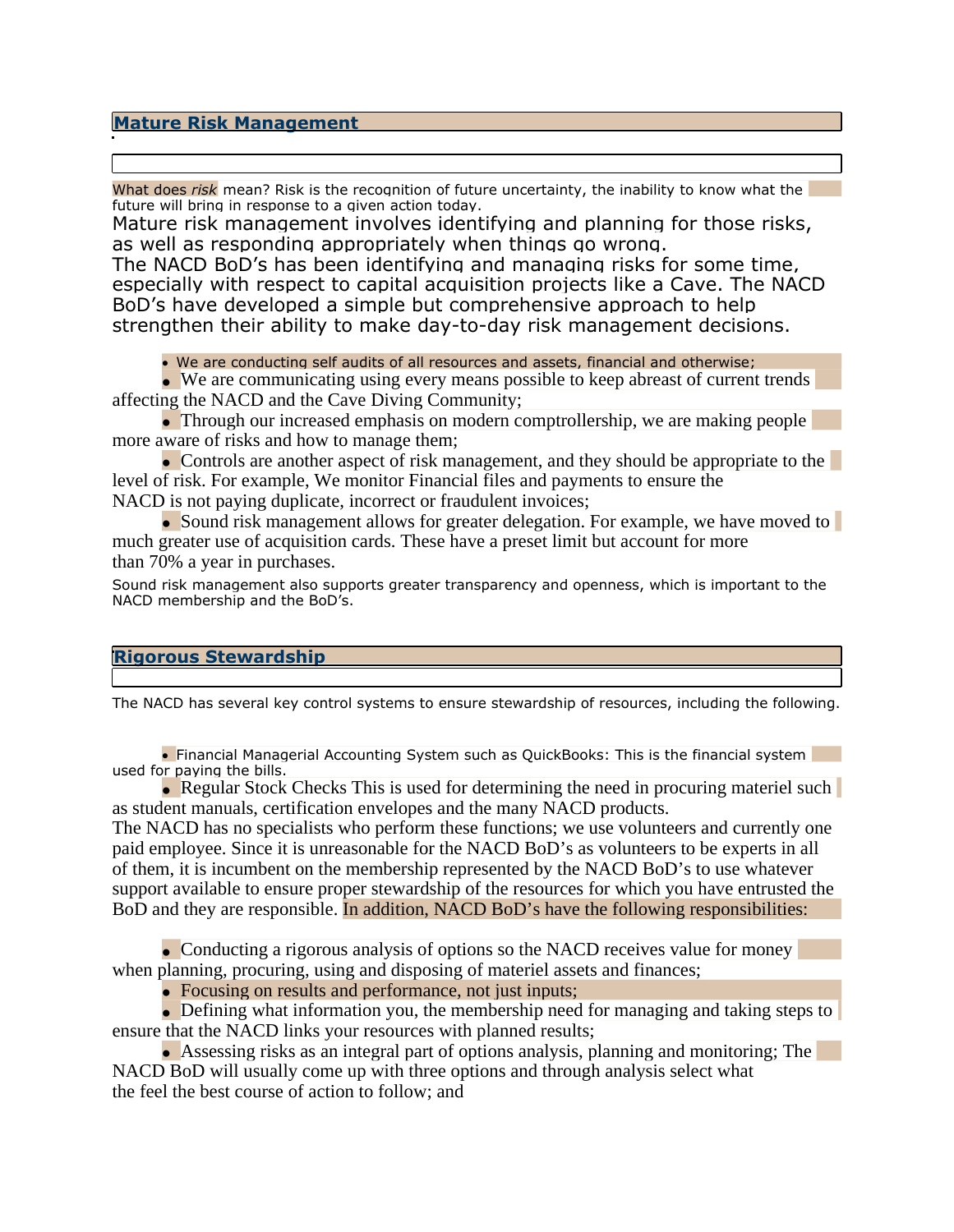Ensuring you has access to the Comptroller, who will provide a third-party objective challenge of the NACD *Smart Plans* and analysis.

The last point to be made about stewardship is that no externally imposed control system can provide real control over resources. NACD BoD's are responsible for exercising control by understanding their roles and responsibilities, ensuring they have adequate knowledge and the willingness in using all the available tools and expert advice.

# **Clear Accountability**

Accountability flows in many directions.

**Upward accountability** focuses on achieving results in line with direction provided by members and NACD BoD's and on sound management of financial, materiel and financial resources.

To assess results achieved, NACD BoD's must have a plan that contains essential performance information and reflects agreed expectations about tasks, priorities and performance measures.

**Downward accountability** to the membership has a different focus: creating a positive environment and motivating people. Accountability is based on how well BoD's handle such issues as clearly communicating expectations and priorities, ensuring fair and equitable treatment of all members, allowing for balance of work and personal life, and providing information to the membership upon reasonable request.

Without attention to this accountability, other concerns will arise regarding recruiting and retention of our key resource — our members.

**Sideways accountability** to colleagues is essential if we are to work together as a team. This accountability is based on developing trust through understanding and sharing.

**Membership accountability** is essential, since we are managing member resources. We must provide open and transparent management of programs so that membership confidence in the NACD increases. This involves not only following the letter of the law in areas such as access to information and privacy, membership equity as defined by the bylaws, but also responding to the intent of these programs. It is of no value to have good processes if we do not apply them in an ethical manner.

## **Key Messages for Modern Comptrollership**

Comptrollership is every NACD member's business.

Comptrollership is about rigorous stewardship and improved accountability.

 Comptrollership integrates financial and non-financial information for better decisions and better results.

 Comptrollership supports an open, accessible and results-oriented management environment.

• Comptrollership ensures responsible spending and value for money.

# **Management Opportunities**

Modern comptrollership will help NACD BoD's gain the following:

- Improved access to complete and integrated information;
- More coherent decisions in the face of multiple demands;
- Improved returns on investments;

 Greater confidence that the BoD's efforts as a team will succeed, and the benefits of any given endeavor will last;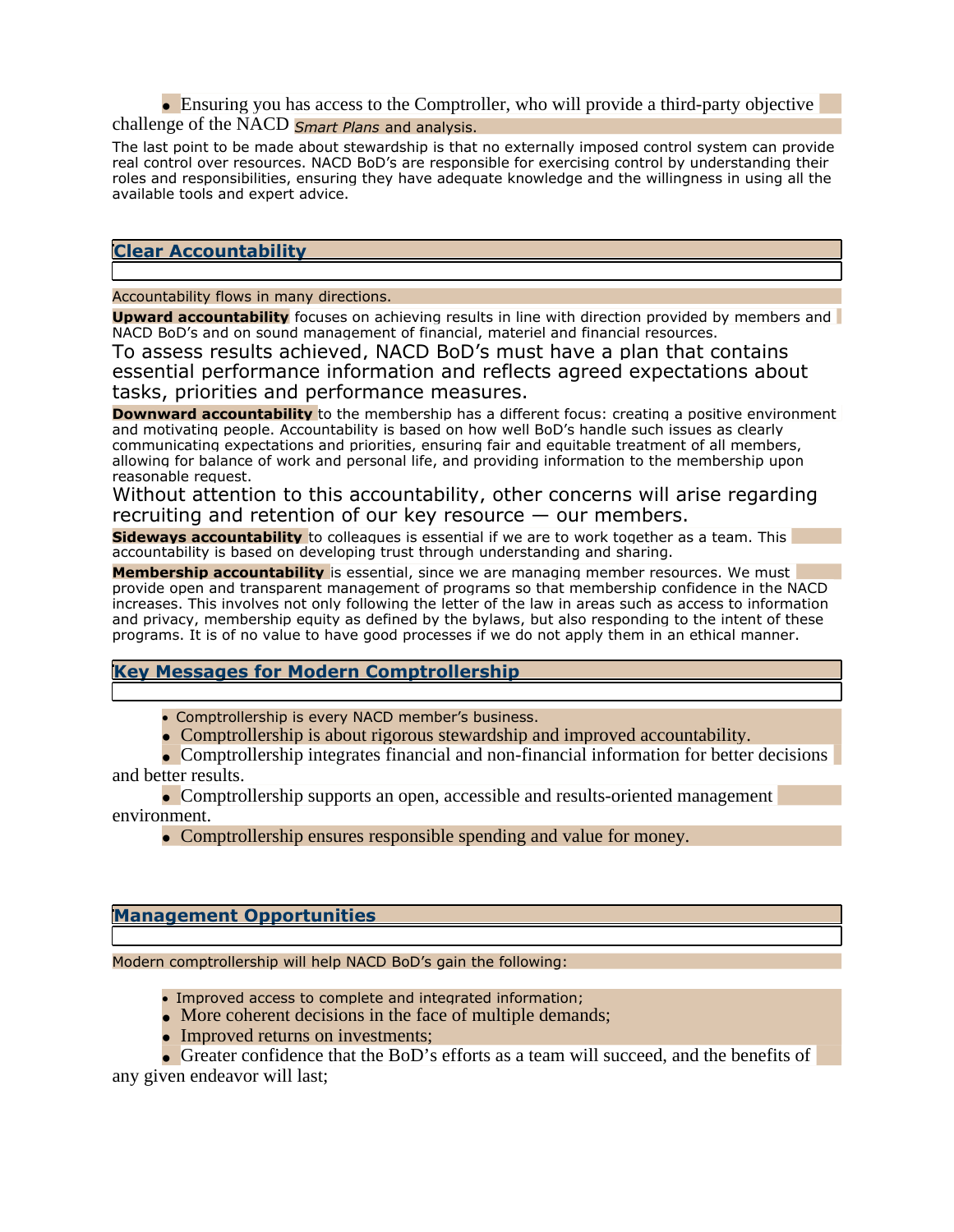- Enhanced ability to adopt new management approaches:
- Knowledge of best management practices; and
- Access to new developmental opportunities.

The principal benefit of modern comptrollership is more effective governing. In practice, this means integrated decision making and better management that involves the following:

• NACD BoD's placing a premium on supporting decisions with meaningful information and analysis;

 Standards for performance information, budgeting and control being available and adapted to the specific needs of the NACD;

• Decision makers being equipped with rigorous performance information and problem solving support;

• NACD Members and BoD's having access to resources to help them deal effectively with their comptrollership responsibilities; and

• Improvement in management practices being regularly reported.

# **Implications of Modern Comptrollership**

**Improved Reporting to NACD Membership**NACD Members have a fundamental right to know why and how their dollars are being spent. Accountability to the member is improved when the information:

- Is high quality:
- Is tailored to the needs of the members;
- Is accessible and timely (within a reasonable time); and
- Directly relates costs to priorities and results achieved.

**Developing an Exemplary Organization- The NACD**An exemplary organization recognizes that members are an organization's most important resource. Such an organization fosters leadership and personal participation, encouraging members and volunteers to make their best contribution.

**Financial Implications** Sound resource management focused on results for NACD Members must be embedded in every management activity.

# **In Closing**

I hope that I have covered the aspects of comptrollership, lets see:

• The concept of modern comptrollership;

• The elements associated with modern comptrollership: -leadership -motivated people -sh ared values and ethics -integrated performance information -mature risk management -rigorous stewardship -clear accountability;

• The management opportunities as they pertain to modern comptrollership; and

• The implications associated with implementing modern comptrollership.

I think I hit on many good points here but then again please keep in mind that I like most members of the NACD who taking on a position as a NACD BoD am not a subject matter expert on Comptrollership and as a volunteer I endeavor to do my best to govern the NACD on your behalf as a NACD member as voted by you to this responsibility. I know that each and every current BoD member feels the same way. We are here for you the NACD membership, the NACD as an agency and the Global Cave diving Community.